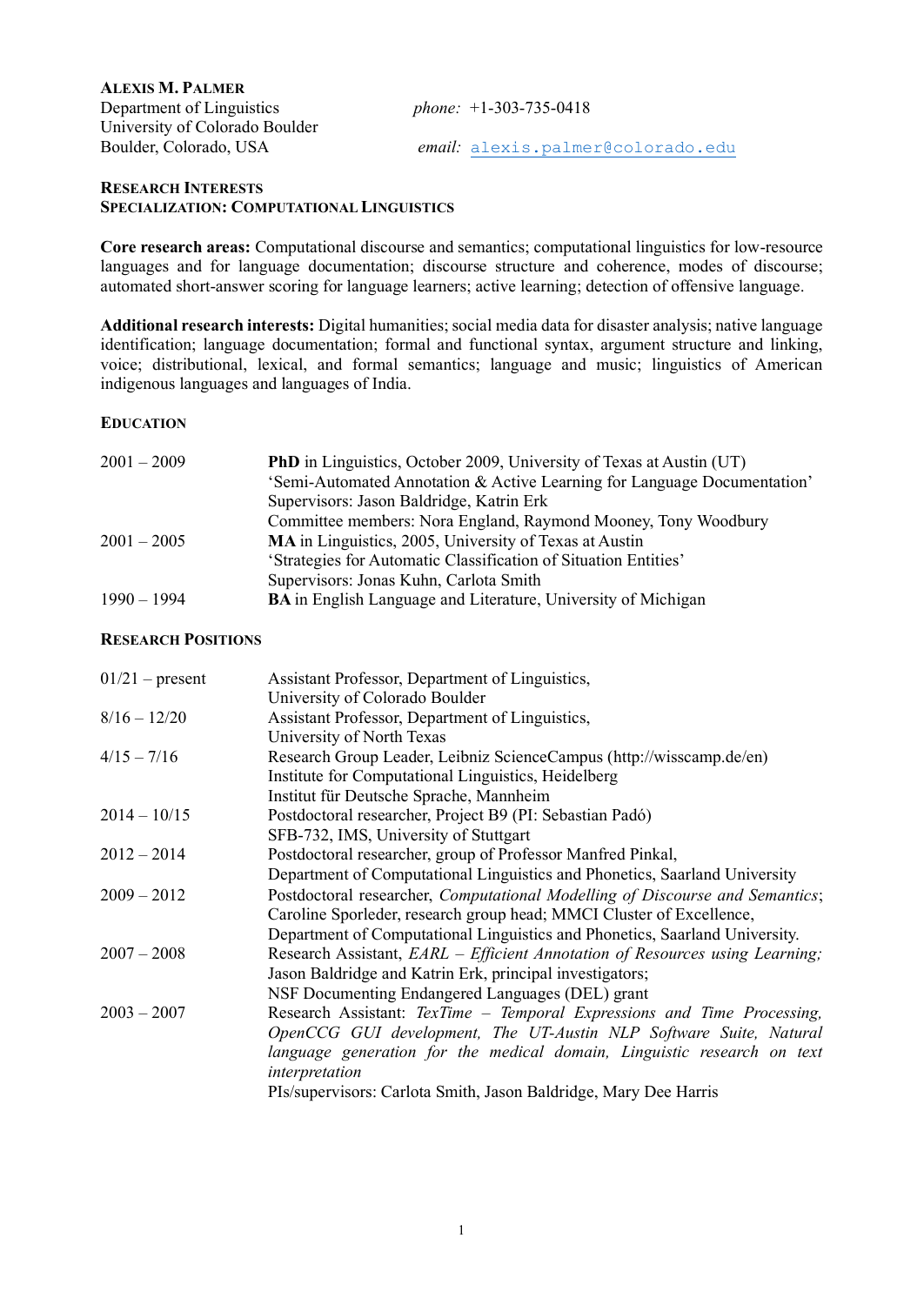### **ADVISING/SUPERVISION**

| PhD Students, CU      | Abhidip Bhattacharya, Computer Science (thesis committee member)<br>Topic: Multimodal Semantic Role Labeling<br>Supervisors: Martha Palmer, Chris Heckman                                              |
|-----------------------|--------------------------------------------------------------------------------------------------------------------------------------------------------------------------------------------------------|
|                       | Rehan Shafiuddin, Computer Science (thesis committee member)<br>Topic: Event Coreference in Text & Graphs<br>Supervisor: Martha Palmer                                                                 |
|                       |                                                                                                                                                                                                        |
|                       | Sarah Moeller, Linguistics (2021, thesis committee member)<br>Integrating Machine Learning into Language Documentation and Description<br>Supervisor: Mans Hulden                                      |
|                       | Ling Liu, Linguistics (2021, thesis committee member)<br>Morphological Generation with Deep Learning Approaches<br>Supervisor: Mans Hulden                                                             |
| Master's Students, CU | Merlin Caitlin Ramsey (supervisor)<br>Topic: Bias and normativity in Linguistics textbook example sentences                                                                                            |
|                       | Allen Minchun Hsiao, Linguistics (2022, thesis committee member)<br>Topic: Polysemy in denominal verbs<br>Supervisor: Laura Michaelis                                                                  |
| PhD Students, UNT     | Kristy Phillips, UNT Information Science (co-supervisor)<br>Topic: Leveraging web data for low-resource natural language processing<br>Co-supervisor: Shobhana Chelliah                                |
|                       | Namratha Urs, UNT Computer Science (co-supervisor)<br>Topic: identifying pessimistic explanatory style<br>Co-supervisor: Rodney Nielsen                                                                |
|                       | Mosharaf Md. Hossain, UNT Computer Science (thesis committee member)<br>Topic: Deep learning for negation understanding<br>Supervisor: Eduardo Blanco                                                  |
|                       | Nishitha Guntakandla, UNT Computer Science (thesis committee member)<br>Topic: Text generation for therapeutic applications<br>Supervisor: Rodney Nielsen                                              |
|                       | George Mihaila, UNT Computer Science (thesis committee member)<br>Topic: chat generation with user profile modeling<br>Supervisor: Rodney Nielsen                                                      |
|                       |                                                                                                                                                                                                        |
|                       | Florin Bulgarov, UNT Computer Science (Dec. 2018, thesis committee member)<br>Generating Fine-Grained, Structured and Meaningful Feedback in Educational<br>Applications<br>Supervisor: Rodney Nielsen |
|                       | Zahra Sarabi, UNT Computer Science (May 2019, thesis committee member)<br>Topic: computational modeling of negation, with a special interest in determining<br>the focus of negation                   |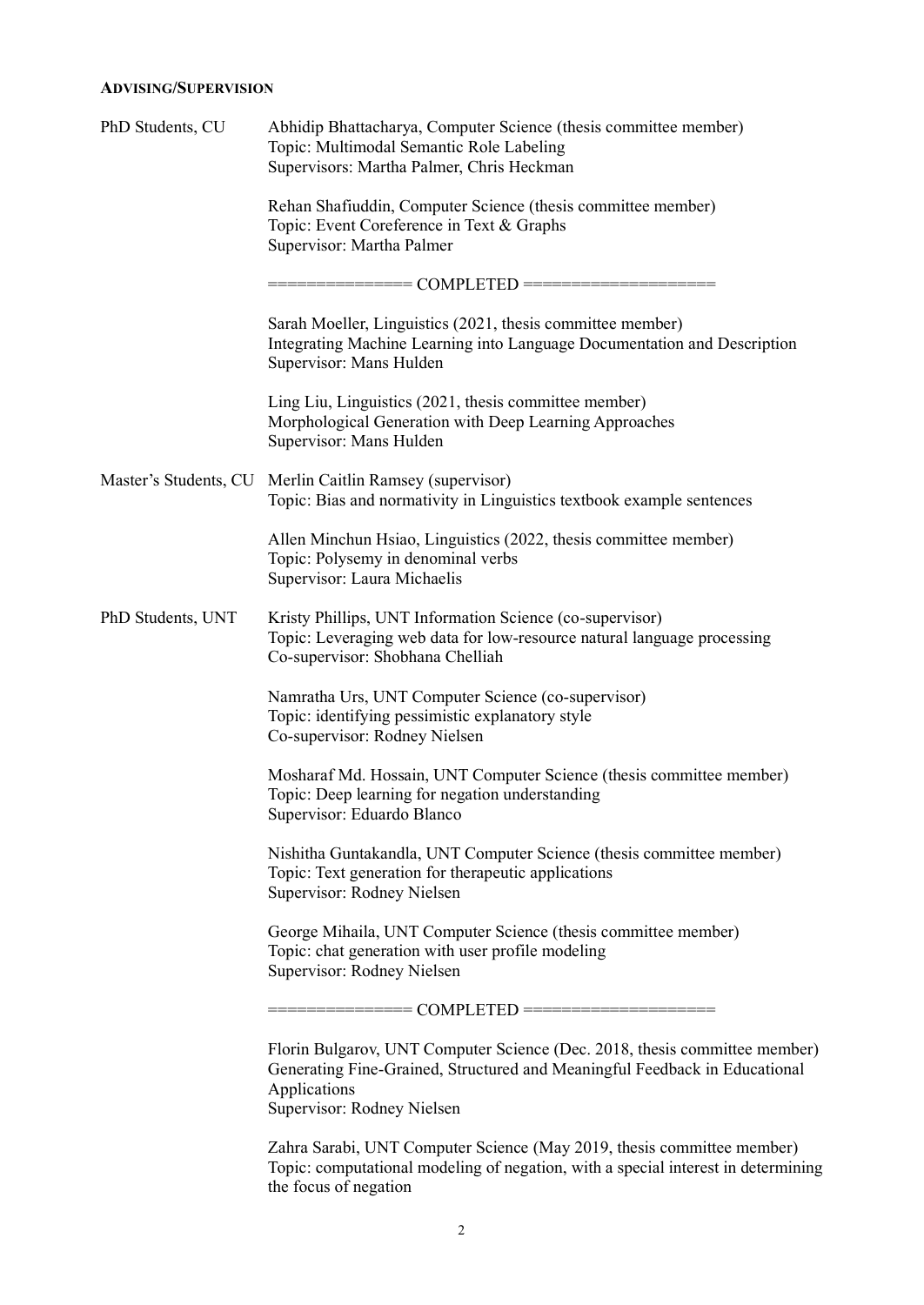|                         | Supervisor: Eduardo Blanco                                                                                                                                                                                                                                                                                                                                                                                            |
|-------------------------|-----------------------------------------------------------------------------------------------------------------------------------------------------------------------------------------------------------------------------------------------------------------------------------------------------------------------------------------------------------------------------------------------------------------------|
|                         | Alakananda Vempala, UNT Computer Science (May 2019, thesis comm. member)<br>Topic: computational modeling of event duration<br>Supervisor: Eduardo Blanco                                                                                                                                                                                                                                                             |
|                         | Dhivya Chinnappa, UNT Computer Science (Nov. 2019, thesis comm. member)<br>Topic: extracting possessions from text and images<br>Supervisor: Eduardo Blanco                                                                                                                                                                                                                                                           |
| MA Students, UNT        | Multiple students in the Computational Linguistics concentration.                                                                                                                                                                                                                                                                                                                                                     |
|                         | Melissa Robinson, UNT Linguistics (December 2017, thesis committee member)<br>Topic: pejoration associated with nominalized adjectives<br>Supervisor: Patricia Cukor-Avila                                                                                                                                                                                                                                            |
| <b>BA Students, UNT</b> | Ben Taylor, Texas Acad. of Math/Sciences, Undergrad. Research Fellow 2019-20<br>Topic: Machine reading comprehension with the WikiPossessions corpus                                                                                                                                                                                                                                                                  |
|                         | Rhianna Lavalla, Information Science, Undergraduate Research Fellow 2018-19<br>Topic: Deception detection for insider threat detection                                                                                                                                                                                                                                                                                |
|                         | Will Packer, Linguistics, Undergraduate Research Fellow 2017-18<br>Topic: Dialog systems for campus building information                                                                                                                                                                                                                                                                                              |
| PhD Students, UdS       | Annemarie Friedrich, Computational Linguistics (February 2017, co-supervisor)<br>States, events, and generics: computational modeling of situation entity types<br>Co-supervisor: Manfred Pinkal<br>** Awarded GSCL (German Society for Computational Linguistics) doctoral<br>thesis award $-$ awarded every two years for an excellent thesis in the field of<br>language technology / computational linguistics ** |
|                         | Andrea Horbach, Computational Linguistics (October 2018, co-supervisor)<br>Analyzing Short-Answer Questions and their Automatic Scoring: Studies on<br>Semantic Relations in Reading Comprehension and the Reduction of Human<br><b>Annotation Effort</b><br>Co-supervisor: Manfred Pinkal                                                                                                                            |
| PhD Students, other     | Patrick Hall, Linguistics, University of California Santa Barbara<br>(2022, external committee member)<br>Docling.js: Building a New Approach to Designing Software for Language<br>Documentation using the Web Platform<br>Supervisor: Eric Campbell                                                                                                                                                                 |
| MA Students, HU         | Thomas Haider (June 2016),<br>Experiments toward a Functional Stylistics for Text Genre classification in<br>English and German                                                                                                                                                                                                                                                                                       |
| MSc Students, UdS       | Richard Littauer (August 2018, co-supervisor),<br>Open-source Software for Low-Resource Languages.                                                                                                                                                                                                                                                                                                                    |
|                         | Nikolina Koleva (February 2014, co-supervisor),<br>Paraphrase Fragment Extraction for German with Applications to Short Answer<br>Scoring                                                                                                                                                                                                                                                                             |
|                         | Yudong Victor Zhou (October 2013, co-supervisor),<br>Fine-Grained Sentiment Analysis with Discourse Structure                                                                                                                                                                                                                                                                                                         |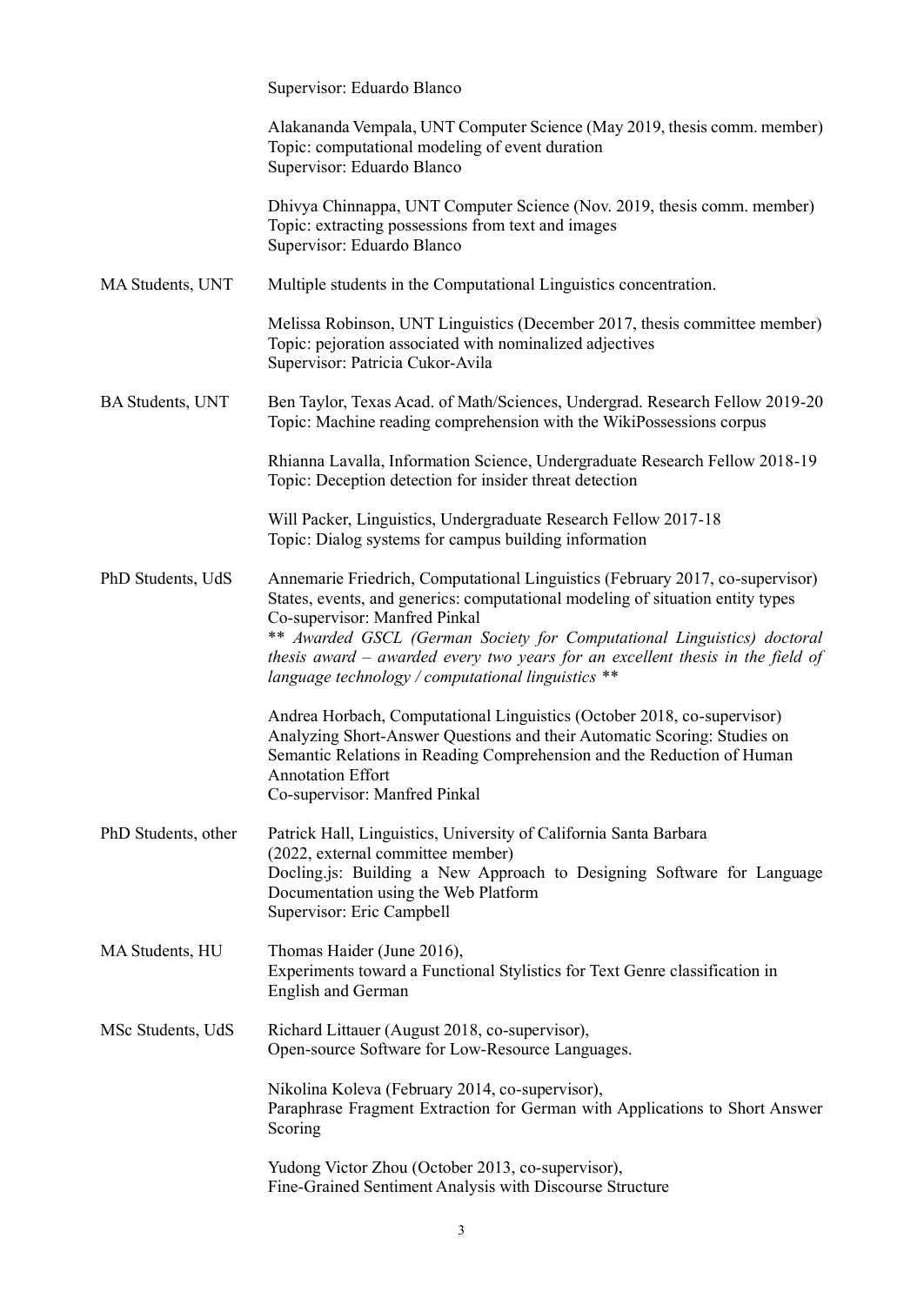|                           | Marina Valeeva (October 2013, co-supervisor),<br>Annotation of Factors of Linguistic Quality for Multi-Document Summarization                                                                                                                                                                                                                                                                                                                              |
|---------------------------|------------------------------------------------------------------------------------------------------------------------------------------------------------------------------------------------------------------------------------------------------------------------------------------------------------------------------------------------------------------------------------------------------------------------------------------------------------|
|                           | Mariya Koleva (December 2012),<br>Towards Adaptation of NLP Tools for Closely-Related Bantu Languages:<br>Building a Part-of-Speech Tagger for Zulu                                                                                                                                                                                                                                                                                                        |
|                           | Chenhua Chen (October 2011, co-supervisor),<br>Active Learning for Semantic Role Labeling                                                                                                                                                                                                                                                                                                                                                                  |
| BSc Students, UdS         | Jonathan Poitz (April 2014, co-supervisor),<br>Applying POS-Based Language Models to Learner Data for Native Language<br><b>Identification and Error Detection</b>                                                                                                                                                                                                                                                                                         |
|                           | Simon Ostermann (October 2013, co-supervisor)<br>Die Anwendbarkeit von Active Learning auf Sprachlerner-Corpora<br>(The Applicability of Active Learning for Language-Learner Corpora)                                                                                                                                                                                                                                                                     |
| <b>TEACHING POSITIONS</b> |                                                                                                                                                                                                                                                                                                                                                                                                                                                            |
| 2021-present, CU          | <b>Assistant Professor</b><br>Computational Linguistics, graduate and undergraduate<br>Semantics and Pragmatics, graduate                                                                                                                                                                                                                                                                                                                                  |
| 2016-2020, UNT            | <b>Assistant Professor:</b><br>Computational Linguistics, graduate and undergraduate<br>Semantics and Pragmatics, graduate                                                                                                                                                                                                                                                                                                                                 |
| 2015-2016, HU             | <b>Instructor, Undergraduate course:</b><br>Computational Linguistics for Low-Resource Languages (1 semester)<br>Software project (1 semester, co-taught)                                                                                                                                                                                                                                                                                                  |
| $2012 - 2014$ , UdS       | <b>Instructor, MSc seminars:</b><br>Computational Linguistics for Low-Resource Languages (3 semesters)<br>Recent Developments in Computational Discourse Processing (1 sem, co-taught)<br>Discourse Coherence: Theories and Modeling (1 semester, co-taught)<br>Software Project: NLP Tools Low-Resource Languages (1 semester, co-taught)<br><b>Instructor, Undergraduate course:</b><br>Introduction to Pragmatics and Discourse (1 semester, co-taught) |
| $2003 - 2009$ , UT        | <b>Instructor, Undergraduate courses:</b><br>Language and Music $(3$ semesters $x$ 2 sections of 30-40 students)<br>Introduction to Study of Language (2 semesters x 2 sections of 30-40 students)                                                                                                                                                                                                                                                         |
|                           | <b>Teaching Assistant:</b><br>Syntax I (graduate level, 1 semester x 20 students)<br>Language and Meaning (1 semester x 30-40 students)<br>Introduction to the Study of Language (1 semester $x \sim 100$ students)                                                                                                                                                                                                                                        |
|                           | <b>FUNDED RECEIVED AND PROPOSALS UNDER REVIEW</b>                                                                                                                                                                                                                                                                                                                                                                                                          |
|                           | Under review, January 2022 – co-PI, NSF CCRI: NEW: Building a Broad Infrastructure for Uniform                                                                                                                                                                                                                                                                                                                                                             |

Funded, 2021 – CU Boulder ISP Seed Grant, co-PI, with Kristen Carpenter and Andy Cowell. *Implementing Indigenous Peoples' Rights to Language: Revitalization in the U.S.* \$48,208, 2021-2023.

*Meaning Representations*, \$2M, 2022-2025.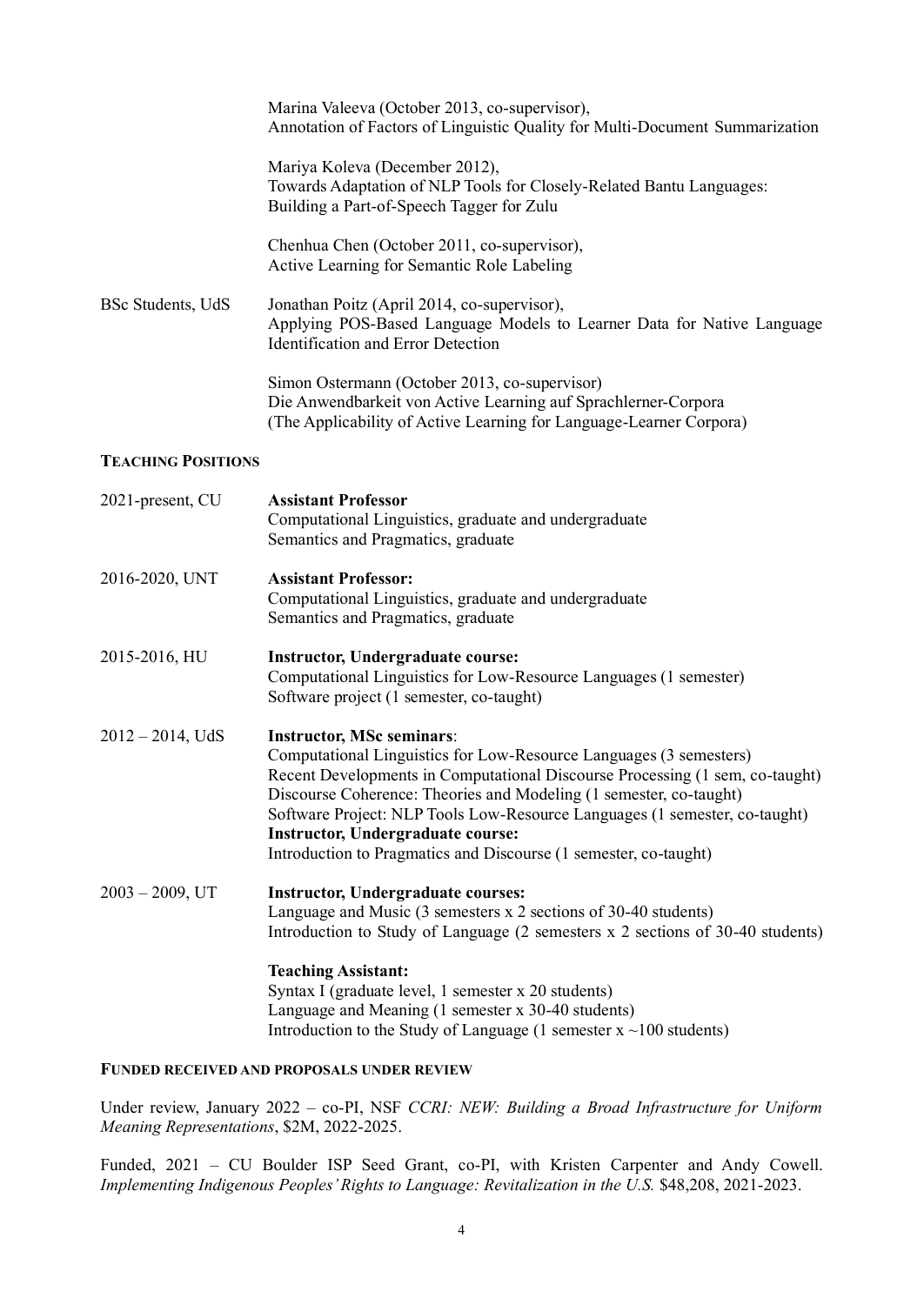Funded, December 2019 – PI, NSF *CAREER: From One Language to Another*, \$550,000, 2020-2025

Funded, Spring 2020 – Co-PI, with Shobhana Chelliah, NSF DLI/DEL *Assessing correspondences between triggers for differential marking and morphosyntactic patterning through the documentation and description of Dimasa*, \$343,475, 2020-2023

Recipient, with Taraka Rama, October 2019 – NVIDIA Accelerated Data Science GPU Grant program. Awarded 4 Titan V GPUs for research activities.

Senior investigator for NSF proposal *REU Site: Data Analytics and Information Retrieval,* PI Junhua Ding, Co-PI Jiangping Chen, 2019-2022 (\$359,879)

Two-time recipient, UNT College of Information Research Seed Grant. \$4240 received in October 2019, \$4925 in September 2017.

#### **REFEREED PUBLICATIONS**

| 2021 | Manuel Mager, Arturo Oncevay, Abteen Ibrahimi, John E. Ortega, Annette Rios<br>Gonzales, Angela Fan, Ximena Gutierrez-Vasques, Luis Chiruzzo, G. Gimenez-<br>Lugo, Ricardo Ramos, Ivan Vladimir Meza Ruiz, Rolando Coto-Solano, Alexis<br>Palmer, Elisabeth Mager-Hois, Vishrav Chaudhary, Graham Neubig, Ngoc Thang<br>Vu, and Katharina Kann. Findings of the AmericasNLP 2021 Shared Task on Open<br>Machine Translation for Indigenous Languages of the Americas. In Proceedings<br>of AmericasNLP 2021.                                                                                                                                                                                                                |
|------|-----------------------------------------------------------------------------------------------------------------------------------------------------------------------------------------------------------------------------------------------------------------------------------------------------------------------------------------------------------------------------------------------------------------------------------------------------------------------------------------------------------------------------------------------------------------------------------------------------------------------------------------------------------------------------------------------------------------------------|
|      | E. M. Perkoff, Josh Daniels, and Alexis Palmer. Orthographic vs. Semantic<br>Representations for Unsupervised Morphological Paradigm Clustering. In<br>Proceedings of SIGMORPHON 2021.                                                                                                                                                                                                                                                                                                                                                                                                                                                                                                                                      |
| 2020 | Md Mosharaf Hossain, Antonios Anastasopoulos, Eduardo Blanco, and Alexis<br>Palmer. It's not a Non-Issue: Negation as a Source of Error in Machine Translation.<br>In Findings of EMNLP 2020.                                                                                                                                                                                                                                                                                                                                                                                                                                                                                                                               |
|      | MD Mosharaf Hossain, Kathleen Hamilton, Alexis Palmer, and Eduardo Blanco.<br>Predicting the Focus of Negation: Model and Error Analysis. In Proceedings of<br>ACL 2020.                                                                                                                                                                                                                                                                                                                                                                                                                                                                                                                                                    |
|      | Alexis Palmer, Christine Carr, Melissa Robinson, and Jordan Sanders. COLD:<br>Annotation scheme and evaluation data set for complex offensive language in<br>English. In Journal for Language Technology and Computational Linguistics.<br>Special Issue on Offensive Language. Vol 34, no. 1, pp. 1-28.                                                                                                                                                                                                                                                                                                                                                                                                                    |
|      | Graham Neubig, Shruti Rijhwani, Alexis Palmer, Jordan MacKenzie, Hilaria Cruz,<br>Xinjian Li, Matthew Lee, Aditi Chaudhary, Luke Gessler, Steven Abney, Shirley<br>Anugrah Hayati, Antonios Anastasopoulos, Olga Zamaraeva, Emily<br>Prud'hommeaux, Jenette Child, Sara Child, Rebecca Knowles, Sarah Moeller,<br>Jeffrey Micher, Yiyuan Li, Sydney Zink, Mengzhou Xia, Roshan S. Sharma, and<br>Patrick Littell. A Summary of the First Workshop on Language Technology for<br>Language Documentation and Revitalization. In Proceedings of the 1st Joint<br>Workshop on Spoken Language Technologies for Under-resourced Languages<br>(SLTU) and Collaboration and Computing for Under-resourced Languages<br>$(CCURL)$ . |
|      | Dhivya Chinnappa, Alexis Palmer, and Eduardo Blanco. WikiPossessions:<br>Possession Timeline Generation as an Evaulation Benchmark for Machine<br>Reading Comprehension of Long Texts. In Proceedings of LREC 2020.                                                                                                                                                                                                                                                                                                                                                                                                                                                                                                         |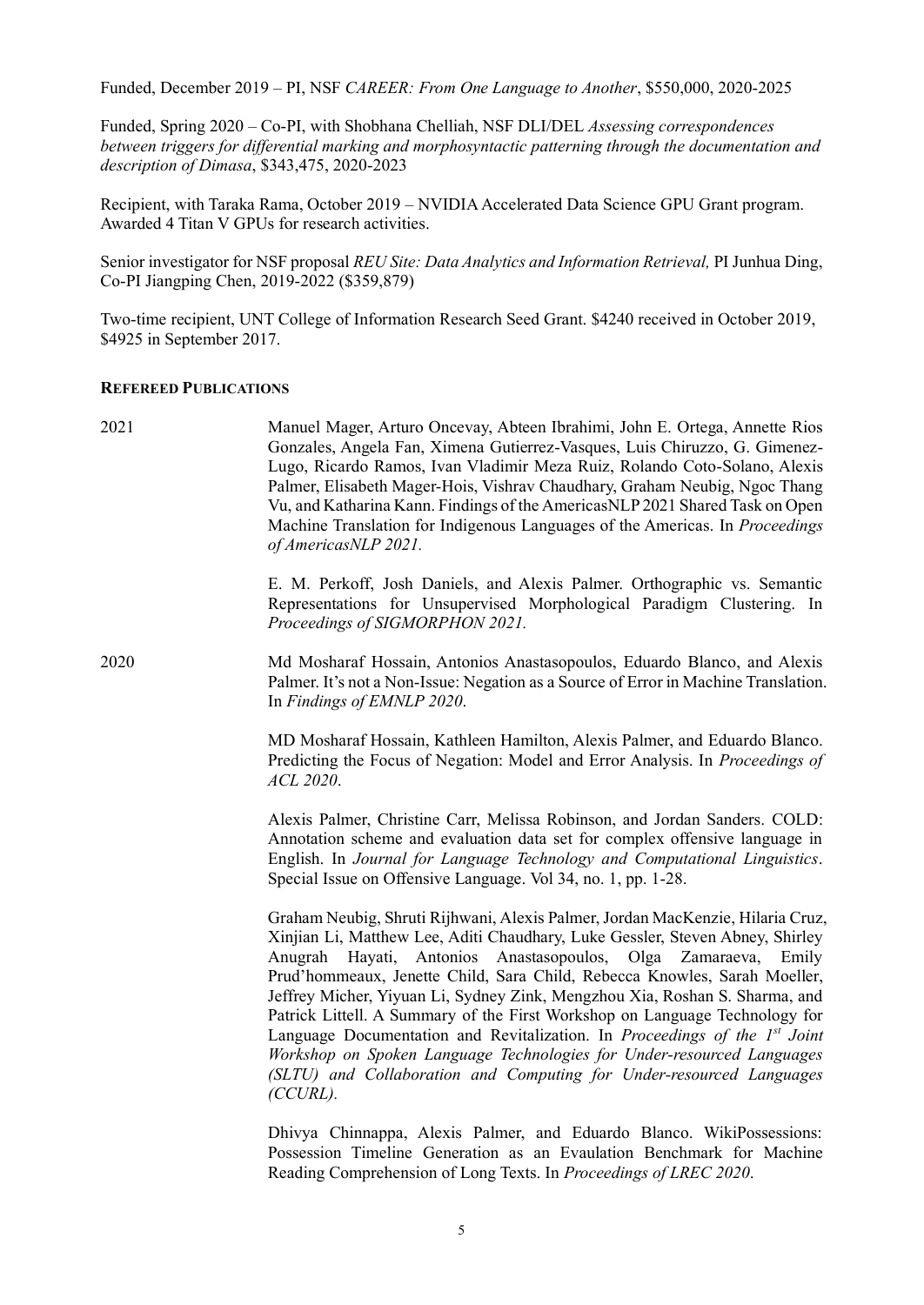|      | Maia Petee and Alexis Palmer. UNTLing at SemEval-2020 Task 11: Detection of<br>Propaganda Techniques in English News Articles. In Proceedings of SemEval-<br>2020.                                                                                                                                                                            |
|------|-----------------------------------------------------------------------------------------------------------------------------------------------------------------------------------------------------------------------------------------------------------------------------------------------------------------------------------------------|
|      | Jared Fromknecht and Alexis Palmer. UNT Linguistics at SemEval-2020 Task 12:<br>Linear SVC with Pre-trained Word Embeddings as Document Vectors and<br>Targeted Linguistic Features. In Proceedings of SemEval-2020.                                                                                                                          |
|      | Junhua Ding, Jiangping Chen, Alexis Palmer, and Daniella Smith. An Experience<br>Report for Running an REU Program in an iSchool. In Proceedings of iConference<br>2020.                                                                                                                                                                      |
| 2019 | Jared Kelly, Brad Aiken, Alexis Palmer, Suleyman Olcay Polat, Taraka Rama, and<br>Rodney Nielsen. Sigmorphon 2019 Task 2 system description paper:<br>Morphological analysis in context for many languages, with supervision from only<br>a few.                                                                                              |
|      | Zahra Sarabi, Erin Killian, Eduardo Blanco, and Alexis Palmer. A Corpus of<br>Negations and their Underlying Positive Interpretations. *SEM 2019.                                                                                                                                                                                             |
|      | Dhivya Chinnappa, Alexis Palmer, and Eduardo Blanco. Temporally-oriented<br>possession: A corpus for tracking possession over time. SCiL 2019,<br>extended abstract.                                                                                                                                                                          |
|      | Maria Becker, Michael Staniek, Vivi Nastase, Alexis Palmer, and Anette Frank.<br>Classifying Semantic Clause Types with Recurrent Neural Networks: Analysis of<br>Attention, Context, and Genre Characteristics. TAL, Vol. 59, No. 2, Special issue<br>on "Deep Learning for NLP."                                                            |
| 2018 | Alakananda Vempala, Eduardo Blanco, and Alexis Palmer. Determining Event<br>Durations: Models and Error Analysis. In Proceedings of NAACL 2018. June 2018,<br>New Orleans, Louisiana, USA.                                                                                                                                                    |
| 2017 | Maria Becker, Alexis Palmer, and Anette Frank. Semantic clause types and<br>Modality as features for argument analysis. Argument & Computation, Vol. 8, No.<br>2, Special issue on "Foundations of the Language of Argumentation."                                                                                                            |
|      | Alexis Palmer, Melissa Robinson, and Kristy K. Phillips. Illegal is not a Noun:<br>Linguistic Form for Detection of Pejorative Nominalizations. In Proceedings of<br>the First Workshop on Abusive Language Online. ACL2017, Vancouver, British<br>Columbia, Canada.                                                                          |
|      | Maria Becker, Michael Staniek, Vivi Nastase, Alexis Palmer, and Anette Frank.<br>Classifying Semantic Clause Types: Modeling Context and Genre Characteristics<br>with Recurrent Neural Networks and Attention. In Proceedings of STAR-SEM<br>2017. Vancouver, British Columbia, Canada.                                                      |
|      | Thomas Haider and Alexis Palmer. Modeling communicative purpose with<br>functional style: Corpus and features for German genre and register analysis. In<br>Proceedings of the Workshop on Stylistic Variation. EMNLP 2017, Copenhagen,<br>Denmark.                                                                                           |
| 2016 | Ana Marasović, Mengfei Zhou, Alexis Palmer, and Anette Frank. Modal Sense<br>Classification at Large: Paraphrase-Driven Sense Projection, Semantically<br>Enriched Classification Models and Cross-Genre Evaluations. Linguistic Issues<br>in Language Technology, Vol. 14, Special issue on "Modality in Natural Language<br>Understanding." |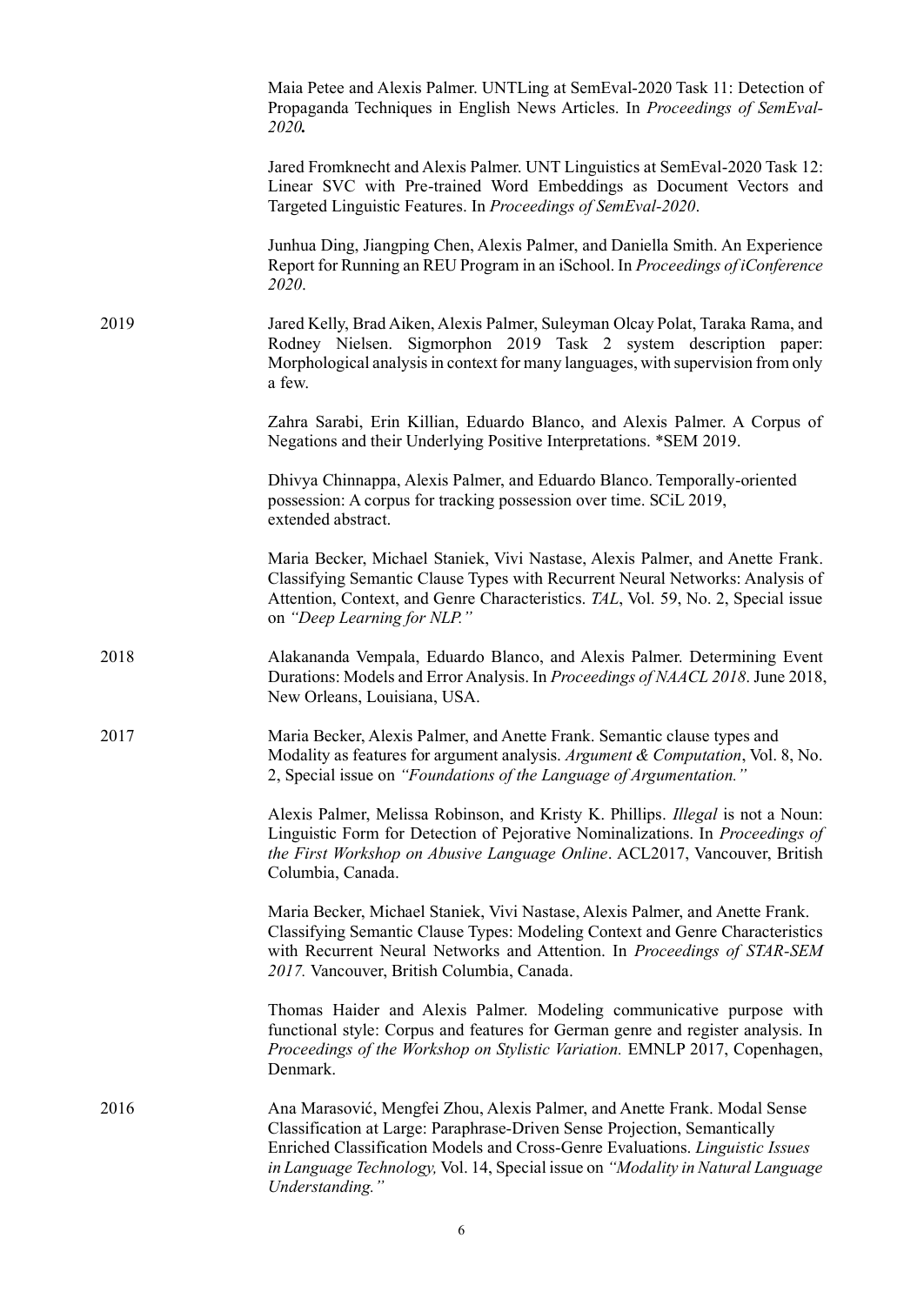|      | Maria Becker, Alexis Palmer, and Anette Frank. Clause types and modality in<br>Argumentative Microtexts. In Proceedings of the workshop on Foundations of the<br>Language of Argumentation. Potsdam, Germany.                                                                                                                     |
|------|-----------------------------------------------------------------------------------------------------------------------------------------------------------------------------------------------------------------------------------------------------------------------------------------------------------------------------------|
|      | Annemarie Friedrich, Alexis Palmer, and Manfred Pinkal. Situation entity types:<br>automatic classification of clause-level aspect. In Proceedings of ACL 2016.<br>Berlin, Germany.                                                                                                                                               |
|      | Maria Becker, Alexis Palmer, and Anette Frank. Argumentative texts and clause<br>types. In Proceedings of the 3rd Workshop on Argument Mining, co-located with<br>ACL 2016. Berlin, Germany.                                                                                                                                      |
|      | Andrea Horbach and Alexis Palmer. Investigating Active Learning for<br>Short-Answer Scoring. In Proceedings of the 11 <sup>th</sup> Workshop on Innovative Use<br>of NLP for Building Educational Applications, co-located with NAACL 2016.<br>San Diego, California, USA.                                                        |
|      | Max Kisselew, Laura Rimell, Alexis Palmer, and Sebastian Padó. Predicting<br>the Direction of Derivation in English Conversion. In Proceedings of the $14th$<br>SIGMORPHON Workshop on Computational Research in Phonetics,<br>Phonology, and Morphology, co-located with ACL 2016. Berlin, Germany.                              |
|      | Federico Cerutti, Alexis Palmer, Ariel Rosenfeld, Jan Šnajder, and Francesca Toni.<br>A pilot study in using argumentation frameworks for online debates. In<br>Proceedings of the First International Workshop on Systems and Algorithms for<br>Formal Argumentation. Potsdam, Germany.                                          |
| 2015 | Max Kisselew, Sebastian Padó, Alexis Palmer, and Jan Šnajder. Obtaining a<br>Better Understanding of Distributional Models of German Derivational<br>Morphology. In Proceedings of the International Workshop on Computational<br>Semantics (IWCS). London, England.                                                              |
|      | Sebastian Padó, Alexis Palmer, Max Kisselew, and Jan Snajder. Measuring<br>Semantic Content to Assess Asymmetry in Derivation. In Proceedings of the IWCS<br>Workshop: Advances in Distributional Semantics. London, England. (extended<br>abstract)                                                                              |
|      | Kleio-Isidora Mavridou, Annemarie Friedrich, Melissa Peate Sørenson, Alexis<br>Palmer, and Manfred Pinkal. Linking discourse modes and situation entity types<br>in a cross-linguistic corpus study. In Proceedings of EMNLP Workshop: Linking<br>Models of Lexical, Sentential, and Discourse-level Semantics. Lisbon, Portugal. |
|      | Annemarie Friedrich, Alexis Palmer, Melissa Peate Sørenson, and Manfred<br>Pinkal. Annotating genericity: a survey, a scheme, and a corpus. In Proceedings of<br>The Linguistic Annotation Workshop IX, NAACL 2015. Denver, Colorado.                                                                                             |
|      | Andrea Horbach, Jonathan Poitz, and Alexis Palmer. Using Shallow Syntactic<br>Features to Measure Influences of L1 and Proficiency Level in EFL Writings. In<br>Proceedings of 4th NLP4CALL Workshop. Vilnius, Lithuania.                                                                                                         |
|      | Mengfei Zhou, Anette Frank, Annemarie Friedrich, and Alexis Palmer.<br>Semantically Enriched Models for Modal Sense Classification. In Proceedings of<br>EMNLP Workshop: Linking Models of Lexical, Sentential, and Discourse-level<br>Semantics. Lisbon, Portugal.                                                               |
|      |                                                                                                                                                                                                                                                                                                                                   |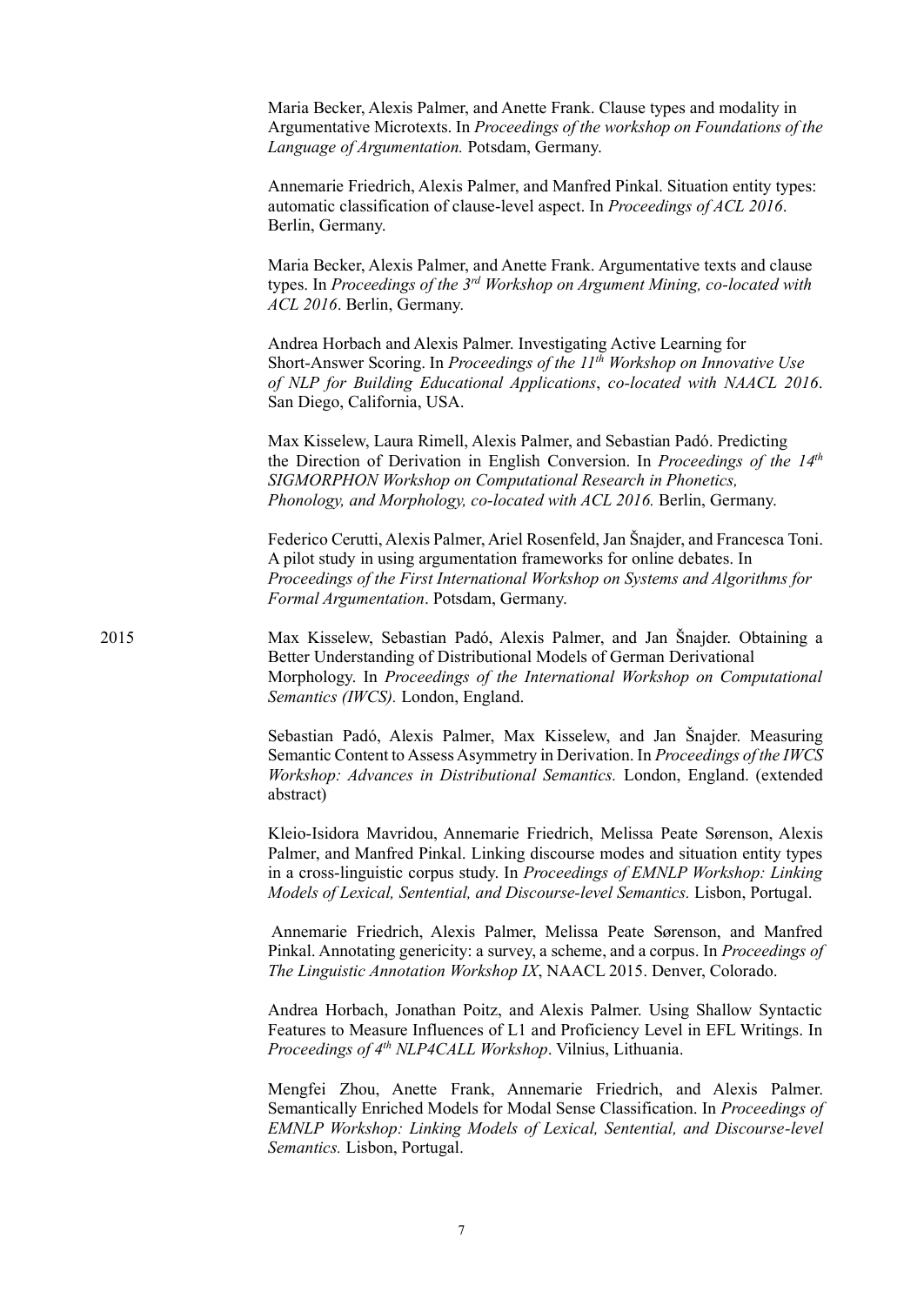2014 Annemarie Friedrich and Alexis Palmer. Automatic prediction of aspectual class of verbs in context. In *Proceedings of ACL 2014.* Baltimore, Maryland.

> Annemarie Friedrich and Alexis Palmer. Situation entity annotation. In *Proceedings of The Linguistic Annotation Workshop VIII,* COLING 2014. Dublin, Ireland.

> Alexis Palmer and Annemarie Friedrich. Genre distinctions and discourse modes: Text types differ in their situation type distributions. To appear in *Proceedings of Symposium at the Intersection of Argumentation Theory and Natural Language Processing.* Bertinoro, Italy 2014. (lightly refereed)

> Annemarie Friedrich and Alexis Palmer. Centering Theory in natural text: a largescale corpus study. In *Proceedings of KONVENS 2014.* Hildesheim, Germany.

> Alexis Palmer and Michaela Regneri. Short-term projects, long-term benefits: Four student NLP projects for low-resource languages. In *Proceedings of ACL 2014 Workshop ComputEL: The use of computational methods in the study of endangered languages.* Baltimore, Maryland.

> Guy Emerson, Liling Tan, Susanne Fertmann, Alexis Palmer, and Michaela Regneri. SeedLing: Building and using a seed corpus for the Human Language Project. In *Proceedings of ACL 2014 Workshop ComputEL: The use of computational methods in the study of endangered languages.* Baltimore, Maryland.

> Anjana Vakil, Maximillian Paulus, Alexis Palmer, and Michaela Regneri. lex4all: A language-independent tool for building and evaluating pronunciation lexicons for small-vocabulary speech recognition. In *Proceedings of ACL 2014 Demo Session.* Baltimore, Maryland.

> Anjana Vakil and Alexis Palmer. Cross-language mapping for small-vocabulary ASR in under-resourced languages: Investigating the impact of source language choice. In *Proceedings of 4th Workshop on Spoken Language Technologies for Under-resourced Languages.* St. Petersburg, Russia.

> Annemarie Friedrich, Marina Valeeva, and Alexis Palmer. LQVSumm: A corpus of linguistic quality violations in multi-document summarization. In *Proceedings of LREC 2014*. Reykjavik, Iceland.

> Nikolina Koleva, Andrea Horbach, Alexis Palmer, Simon Ostermann, and Manfred Pinkal. Paraphrase Detection for Short Answer Scoring. In *Proceedings of NLP4CALL 2014.* Gothenburg, Sweden.

> Andrea Horbach, Alexis Palmer, and Magdalena Wolska. Finding a Tradeoff between Accuracy and Rater's Workload in Grading Clustered Short Answers. In *Proceedings of LREC 2014*. Reykjavik, Iceland.

> Magdalena Wolska, Andrea Horbach, and Alexis Palmer. Computer-assisted Scoring of Short Responses: The Efficiency of a Clustering-based Approach in a Real-life Task. In *Proceedings of PolTAL 2014.* Poznan, Poland.

> Simon Ostermann, Nikolina Koleva, Alexis Palmer, and Andrea Horbach. CSGS: Adapting a Short Answer Scoring System for Multiple-choice Reading Comprehension Exercises. In *CLEF Working Notes.*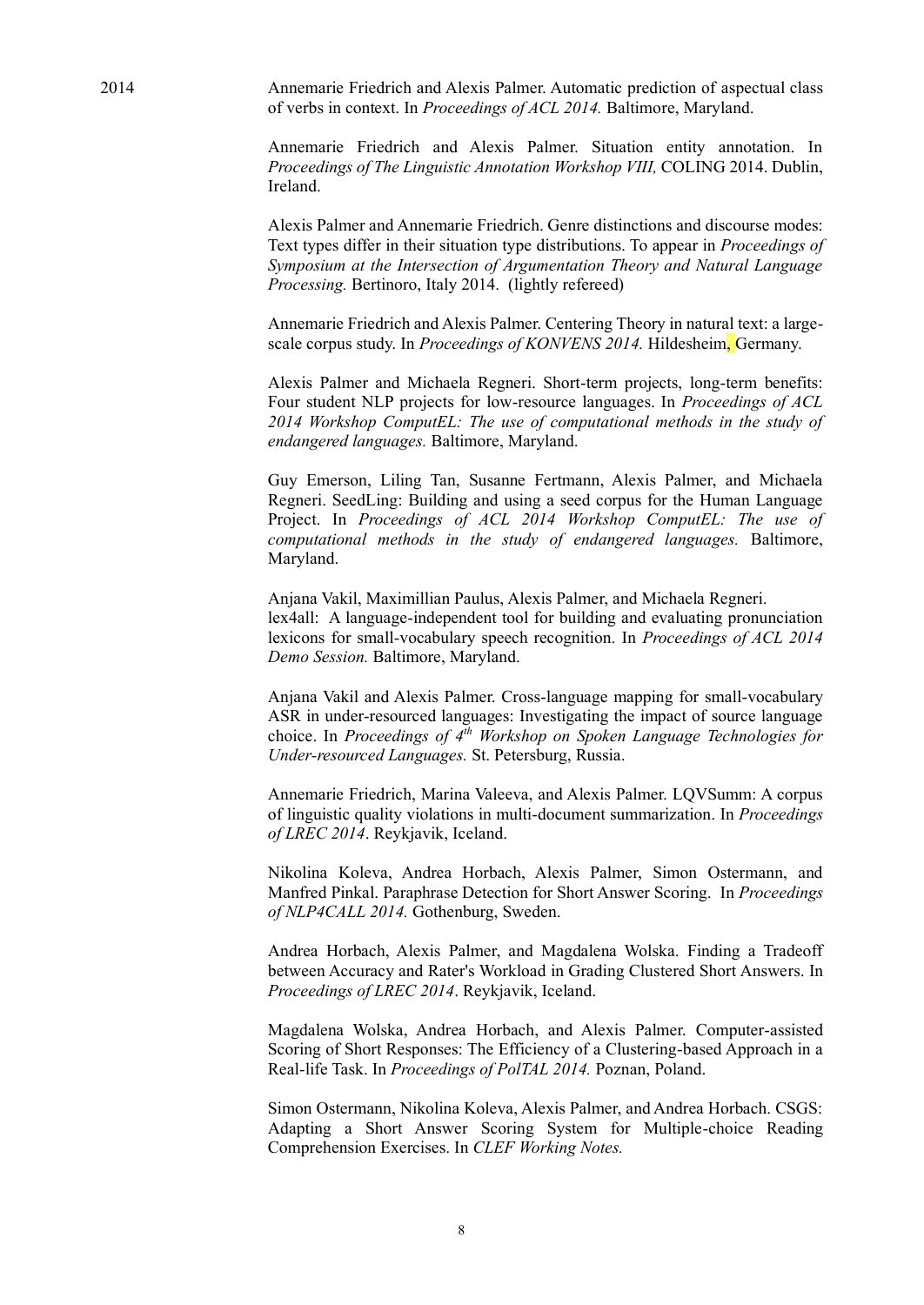| 2013 | Andrea Horbach, Alexis Palmer, and Manfred Pinkal. Using the text to evaluate<br>short answers for reading comprehension exercises. In Proceedings of STAR-SEM<br>2013.                                                                                                                                 |
|------|---------------------------------------------------------------------------------------------------------------------------------------------------------------------------------------------------------------------------------------------------------------------------------------------------------|
| 2012 | Alexis Palmer, Caroline Sporleder, and Linlin Li. So to Speak: A Computational<br>and Empirical Investigation of Lexical Cohesion of Non-Literal and Literal<br>Expressions in Text. Discours: Revue de linguistique, psycholinguistique et<br>informatique.                                            |
|      | Richard Littauer, Rory Turnbull, and Alexis Palmer. Visualising typological<br>relationships: Plotting WALS with heat maps. In Proceedings of the EACL 2012<br>Joint Workshop of LINGVIS and UNCLH.                                                                                                     |
| 2011 | Alexis Palmer, Afra Alishahi, and Caroline Sporleder. Robust Semantic Analysis<br>for Unseen Data in FrameNet. In Proceedings of RANLP 2011.                                                                                                                                                            |
|      | Chenhua Chen, Alexis Palmer, and Caroline Sporleder. Enhancing Active<br>Learning for Semantic Role Labeling via Compressed Dependency Trees. In<br>Proceedings of IJCNLP 2011.                                                                                                                         |
| 2010 | Alexis Palmer, Taesun Moon, Jason Baldridge, Katrin Erk, Eric Campbell, and<br>Telma Can. Computational strategies for reducing annotation effort in language<br>documentation. <i>Linguistic Issues in Language Technology</i> . 3(4):1-42, February<br>2010. CSLI Publications.                       |
|      | Alexis Palmer and Caroline Sporleder. Evaluating FrameNet-style semantic<br>parsing: the role of coverage in FrameNet. In Proceedings of COLING 2010.<br>Beijing.                                                                                                                                       |
|      | Ines Rehbein, Josef Ruppenhofer, and Alexis Palmer. Bringing Active Learning to<br>Life. In Proceedings of COLING 2010. Beijing.                                                                                                                                                                        |
| 2009 | Jason Baldridge and Alexis Palmer. How well does active learning <i>actually</i> work?<br>Time-based evaluation of cost-reduction strategies for language documentation.<br>In Proceedings of EMNLP-09. Singapore.                                                                                      |
|      | Alexis Palmer, Taesun Moon, and Jason Baldridge. Evaluating automation<br>strategies in language documentation. In Proceedings of the NAACL HLT 2009<br>Workshop on Active Learning for Natural Language Processing. Boulder,<br>Colorado.                                                              |
| 2007 | Alexis Palmer, Elias Ponvert, Jason Baldridge, and Carlota Smith. A sequence<br>model for situation entity classification. In Proceedings ACL 2007. Prague.                                                                                                                                             |
|      | Alexis Palmer and Katrin Erk. IGT-IML: An XML format for interlinearized<br>glossed text. In Proceedings of the ACL 2007 Linguistic Annotation Workshop<br>$(LAW)$ . Prague.                                                                                                                            |
|      | Jason Baldridge, Sudipta Chatterjee, Alexis Palmer, and Ben Wing. DotCCG and<br>VisCCG: Wiki and Programming Paradigms for Improved Grammar Engineering<br>with OpenCCG. In Proceedings of the Workshop on Grammar Engineering Across<br>Frameworks (GEAF). Stanford University, Palo Alto, California. |
| 2004 | Alexis Palmer, Jonas Kuhn, and Carlota Smith. Utilization of Multiple Language<br>Resources for Robust Grammar-Based Tense and Aspect Classification. In<br>Proceedings of the International Conference on Language Resources and<br>Evaluation (LREC 2004). Lisbon.                                    |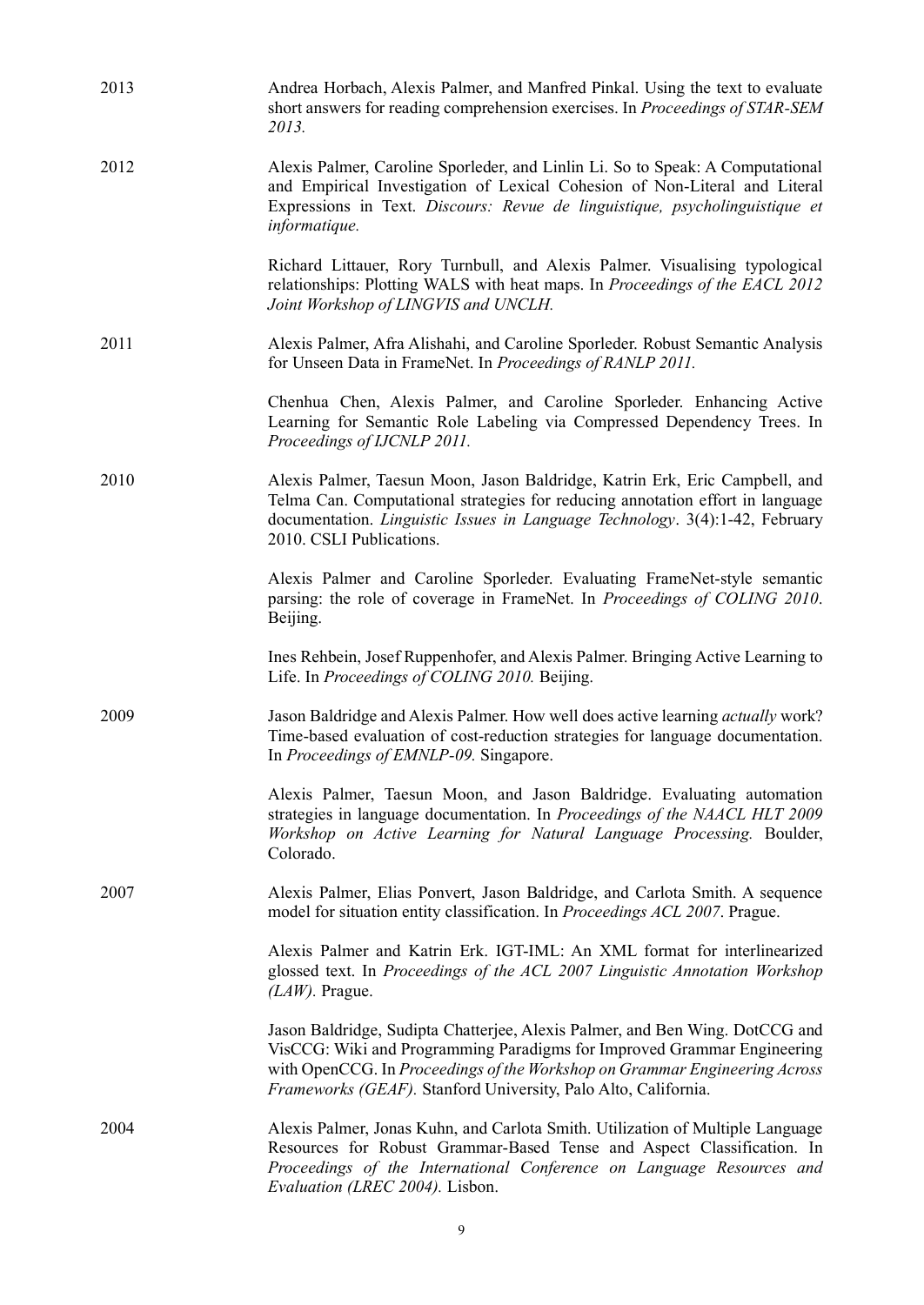|                       | Nicholas Asher, Pascal Denis, Jonas Kuhn, Erik Larson, Eric McCready, Alexis<br>Palmer, Brian Reese, and Linton Wang. Extracting and Using Discourse Structure<br>to Resolve Anaphoric Dependencies: Combining Logico-Semantic and Statistical<br>Approaches. In TALN Proceedings (SDRT Workshop). Fès, Morocco.                                                                                                                                               |
|-----------------------|----------------------------------------------------------------------------------------------------------------------------------------------------------------------------------------------------------------------------------------------------------------------------------------------------------------------------------------------------------------------------------------------------------------------------------------------------------------|
| 2003                  | Alexis Palmer. Inverse agreement, argument structure, and hierarchy-driven<br>phenomena in Ojibwe. In Proceedings of Workshop on American Indigenous<br>Languages (WAIL 2003). Santa Barbara, California.                                                                                                                                                                                                                                                      |
| <b>PREPRINTS</b>      |                                                                                                                                                                                                                                                                                                                                                                                                                                                                |
| 2021                  | Abteen Ebrahimi, Manual Mager, Arturo Oncevay, Vishrav Chaudhray, Luis<br>Chiruzzo, Angela Fan, John E. Ortega, Ricardo Ramos, Annette Rios Gonzales,<br>Ivan Vladimir, Gustavo A. Gimenez-Lugo, Elisabeth Mager, Graham Neubig,<br>Alexis Palmer, Rolando A. Coto Solano, Ngoc Thang Vu, and Katharina Kann.<br>AmericasNLI: Evaluating Zero-shot Natural Language Understanding of<br>Pretrained Multilingual Models in Truly Low-resource Languages. Arxiv. |
| <b>EDITED VOLUMES</b> |                                                                                                                                                                                                                                                                                                                                                                                                                                                                |
| 2021                  | Alexis Palmer, Nathan Schneider, Guy Emerson, Natalie Schluter, Aurelie<br>Herbelot, and Xiaodan Zhu. Proceedings of the Fifteenth Workshop on Semantic<br>Evaluation. ACL Anthology.                                                                                                                                                                                                                                                                          |
| 2020                  | Aurelie Herbelot, Xiaodan Zhu, Alexis Palmer, Nathan Schneider, Jonathan May,<br>and Ekaterina Shutova. Proceedings of the Fourteenth Workshop on Semantic<br>Evaluation. ACL Anthology.                                                                                                                                                                                                                                                                       |
| 2019                  | Antti Arppe, Jeff Good, Mans Hulder, Jordan Lachler, Alexis Palmer, Lane<br>Schwartz, and Miikka Silfverberg. Proceedings of the 3 <sup>rd</sup> Workshop on the Use of<br>Computational Methods in the Study of Endangered Languages. ACL Anthology.                                                                                                                                                                                                          |
| 2017                  | Antti Arppe, Jeff Good, Mans Hulden, Jordan Lachler, Alexis Palmer, and Lane<br>Schwartz. Proceedings of the 2 <sup>nd</sup> Workshop on the Use of Computational Methods<br>in the Study of Endangered Languages. ACL Anthology.                                                                                                                                                                                                                              |
| 2008                  | Nicholas Gaylord, Stephen Hilderbrand, Alexis Palmer, and Elias Ponvert.<br>Proceedings of TLSX 2006: Computational Linguistics for Less-Studied<br>Languages. CSLI: Stanford, CA.                                                                                                                                                                                                                                                                             |
| 2007                  | Online proceedings of 4 <sup>th</sup> Workshop on Discourse Structure. UT Austin.<br>http://www.utexas.edu/cola/depts/linguistics/workshops/4DW                                                                                                                                                                                                                                                                                                                |
| 2006                  | Pascal Denis, Eric McCready, Alexis Palmer, and Brian Reese. Proceedings of the<br>$8th$ Meeting of the Texas Linguistics Society: Issues at the Semantics-Pragmatics<br>Interface. Cascadilla Proceedings Project: Somerville, MA.                                                                                                                                                                                                                            |
|                       | PRESENTATIONS (WITHOUT CORRESPONDING PUBLICATION)                                                                                                                                                                                                                                                                                                                                                                                                              |

2020 Christine Carr, Melissa Robinson, and Alexis Palmer. "Improving Hate Speech Detection Precision through an Impoliteness Annotation Scheme." LSA 2020 – Annual meeting of the Linguistic Society of America. New Orleans, LA, USA. January 2020.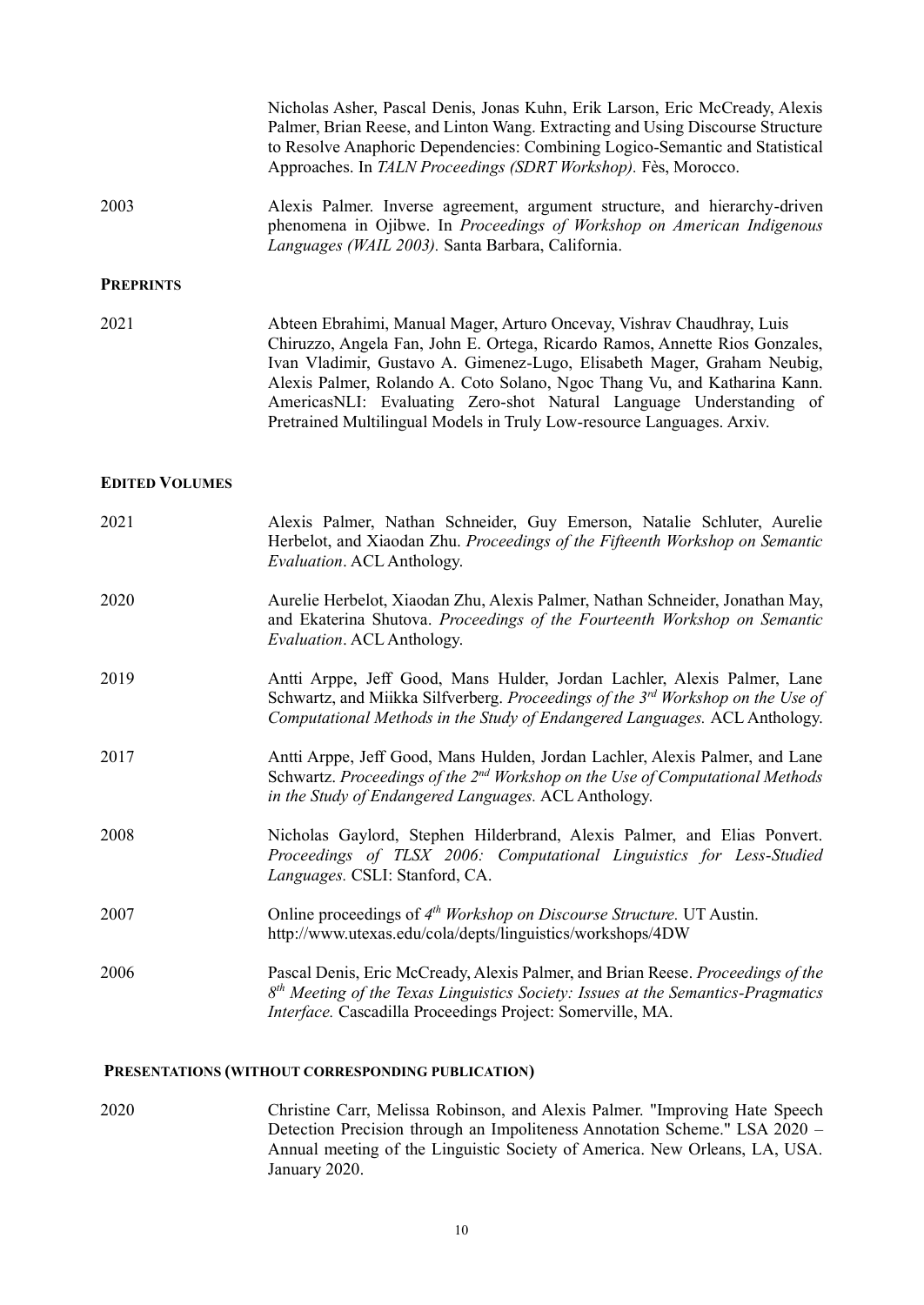| 2019                 | Melissa Robinson and Alexis Palmer. "Illegal is not a noun: Pejoration through<br>adjectival nominalization." 5 <sup>th</sup> ESTIDIA Conference - Hybrid Dialogues:<br>Transcending Binary Thinking and Moving Away from Societal Polarizations.<br>Naples, Italy. September 2019. |
|----------------------|-------------------------------------------------------------------------------------------------------------------------------------------------------------------------------------------------------------------------------------------------------------------------------------|
| 2018                 | Darrin R. Miller and Alexis Palmer. "Throwing shade won't help you shine":<br>Productivity of source domain in metaphors 'throwing shade' and 'spill the tea' on<br>Twitter and Reddit. Lavender Languages and Linguistics 25. Providence, Rhode<br>Island, USA. April 2018.        |
| 2017                 | Alexis Palmer. XIGT for Multi-Lingual Collections. The first workshop on<br>Developing Metadata Editing and Collection Management Tools for Linguistics.<br>Interdisciplinary Centre for Social and Language Documentation, Alcanena,<br>Portugal, October 2017.                    |
|                      | Shobhana Chelliah, Sumshot Khular, Sadaf Munshi, Alexis Palmer, Melissa<br>Robinson, and Xian Zhang. Digitally-enabled Linguistics at UNT. UNT Day of<br>Digital Humanities, April 2017.                                                                                            |
| 2015                 | Max Kisselew, Alexis Palmer, Sebastian Padó, and Jan Snajder. Modeling<br>Semantic Content to Assess Asymmetry in Derivation. Workshop on "Building<br>Blocks and Mortar of (Word) Meaning", Universität Stuttgart. October 2015.<br>Stuttgart, Germany.                            |
| 2009                 | Alexis Palmer and Caroline Sporleder. Situation entities and genre distinctions in<br>the Penn Discourse TreeBank. Presented at TLS 2009. Austin, Texas.                                                                                                                            |
| 2004                 | Alexis Palmer. Toward an Understanding of the Discourse Function of the<br>Inverse Construction in Ojibwe. Presented at Workshop on American Indigenous<br>Languages (WAIL 2004). Santa Barbara, California.                                                                        |
| <b>INVITED TALKS</b> |                                                                                                                                                                                                                                                                                     |
| 2018                 | What does this clause do? Automatic classification of situations in text.<br>Colloquium, Department of Linguistics, University of Texas at Austin. March<br>2018.                                                                                                                   |
| 2016                 | Computational Linguistics. Student Linguistic Association of North Texas,<br>October 2016.                                                                                                                                                                                          |
|                      | Situation entity types: Automatic classification of clause-level aspect. 8 <sup>th</sup> Annual<br>DFW Metroplex Linguistics Conference. October 2016.                                                                                                                              |
|                      | Discourse Modes and Situation Entities. Colloquium, Institute for Logic,<br>Language, and Computation, University of Amsterdam. May 2016.                                                                                                                                           |
|                      | Argumentative texts and clause types. Dagstuhl Seminar Natural Language<br>Argumentation: Mining, Processing, and Reasoning over Textual Arguments.<br>Dagstuhl, Germany. April 2016.                                                                                               |
|                      | (as stand-in for Anette Frank) Können, müssen, dürfen: A computational<br>linguistic analysis of meaning variation in modal verbs - across contexts and<br>across genres. Jahrestagung des Instituts für Deutsche Sprache, Mannheim,<br>Germany. March 2016.                        |
| 2015                 | Discourse Modes and Situation Entities. University of North Texas, Department<br>of Linguistics. Denton, Texas. September 2015.                                                                                                                                                     |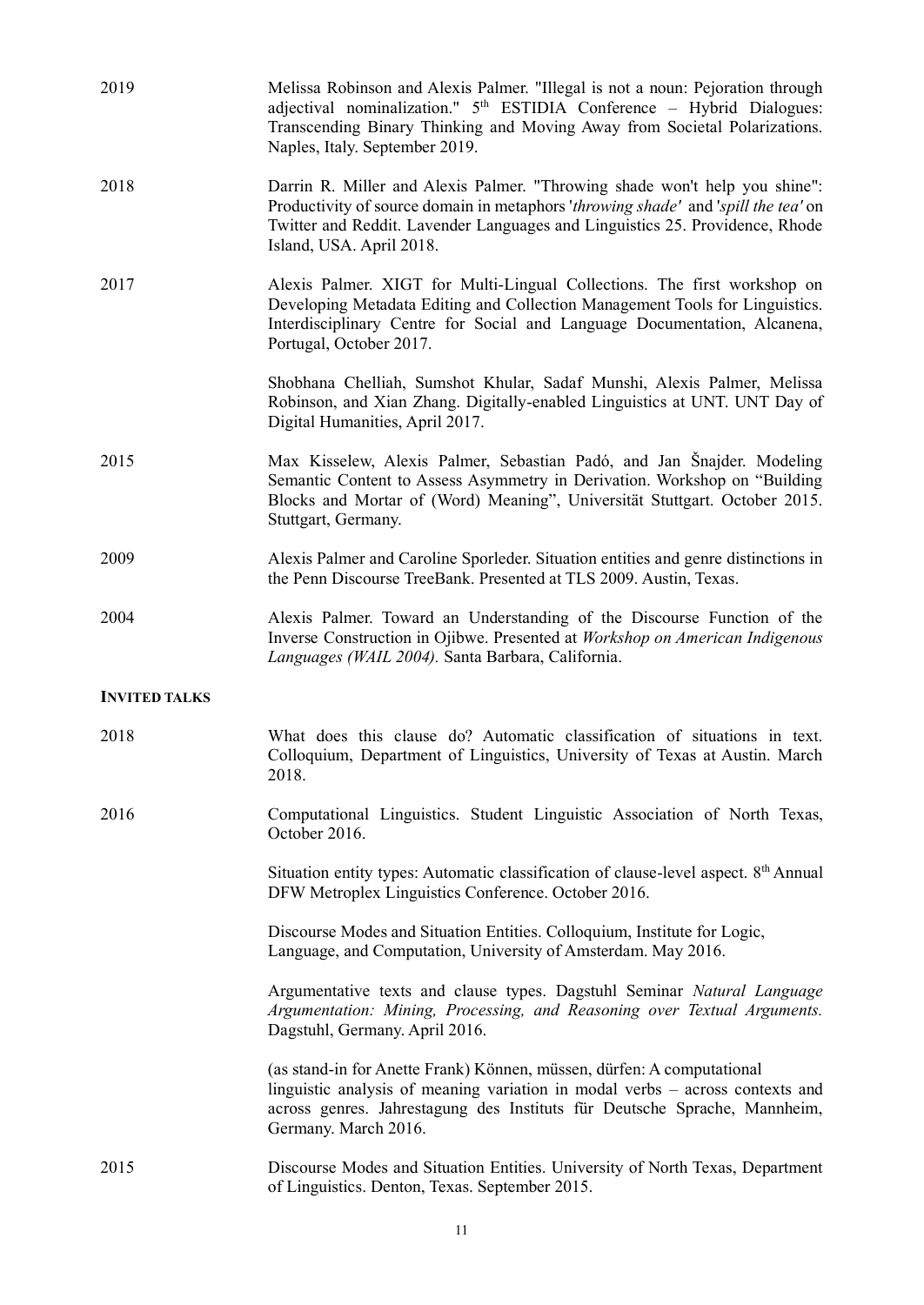|      | Situation Entities and Discourse Modes. Computational Linguistics Colloquium,<br>Heidelberg University. June 2015.                                                             |
|------|--------------------------------------------------------------------------------------------------------------------------------------------------------------------------------|
| 2014 | Situation Entities and Discourse Modes. Informatik-Kolloquium, Ubiquitous<br>Knowledge Processing Lab, Technische Universität Darmstadt. August 2014.                          |
|      | Tutorial: Computational Discourse Processing. Symposium Argumentation<br>Theory and NLP. Bertinoro, Italy. July 2014.                                                          |
|      | Situation Entities and Discourse Modes. IMS Stuttgart. July 2014.                                                                                                              |
|      | Situation Entities and Discourse Modes. ILCC/HCRC Seminar Series,<br>Informatics Forum, University of Edinburgh. March 2014.                                                   |
| 2013 | Computational linguistics for low-resource languages. Digital Humanities<br>Colloquium, Universität Trier. November 2013.                                                      |
|      | Active Learning in the Real World. Oberseminar Detmar Meurers: Linguistic<br>Modeling and its Interfaces, Universität Tübingen. November 2013.                                 |
|      | Computational linguistics for low-resource languages. Keynote address and<br>tutorial session. Computational Field Workshop. McGill University, Montreal,<br>Canada. May 2013. |
| 2012 | Computational linguistics for low-resource languages. Keynote address. Corpus<br>Approaches to Mayan Linguistics. Patzún, Guatemala. August 2012.                              |
|      | Evaluating Automation Strategies for Endangered Languages. CLiPS, University<br>of Antwerp. March 2012.                                                                        |
|      | Connecting Semantic Argument Structure to Discourse. Colloquium, Dept. of<br>Communication and Information Sciences, Tilburg University. February 2012.                        |

# **ACTIVITIES SUPPORTING CL FOR LANGUAGE DOCUMENTATION**

| 2022 | Co-organizer, 5 <sup>th</sup> Workshop on the Use of Computational Methods in the Study of |
|------|--------------------------------------------------------------------------------------------|
|      | Endangered Languages.                                                                      |
| 2021 | Co-organizer, 4 <sup>th</sup> Workshop on the Use of Computational Methods in the Study of |
|      | <b>Endangered Languages.</b>                                                               |
|      | Co-organizer, 1 <sup>st</sup> Workshop on NLP for Indigenous Languages of the Americas.    |
| 2020 | Founding member of SIGEL, new ACL Special Interest Group for Endangered                    |
|      | Languages.                                                                                 |
| 2019 | Co-organizer, 3 <sup>rd</sup> Workshop on the Use of Computational Methods in the Study of |
|      | Endangered Languages.                                                                      |
| 2018 | Invited attendee, CoRSAL 2 workshop, UNT.                                                  |
|      | Expert discussant, Workshop on Language Endangerment and Political                         |
|      | Instability, UNT.                                                                          |
| 2017 | Co-organizer, 2 <sup>nd</sup> Workshop on the Use of Computational Methods in the Study of |
|      | <b>Endangered Languages.</b>                                                               |
|      | Discussant, UNT Workshop on Developing Infrastructure for Computational                    |
|      | Resources on South Asian Languages.                                                        |
|      | Invited attendee, The first Workshop on Developing Metadata Editing and                    |
|      | Collection Management Tools for Linguistics. Interdisciplinary Centre for Social           |
|      | and Language Documentation, Alcanena, Portugal                                             |
| 2016 | Invited attendee, EL-STEC workshop on planning a shared task evaluation                    |
|      | campaign for endangered languages. Seattle, Washington.                                    |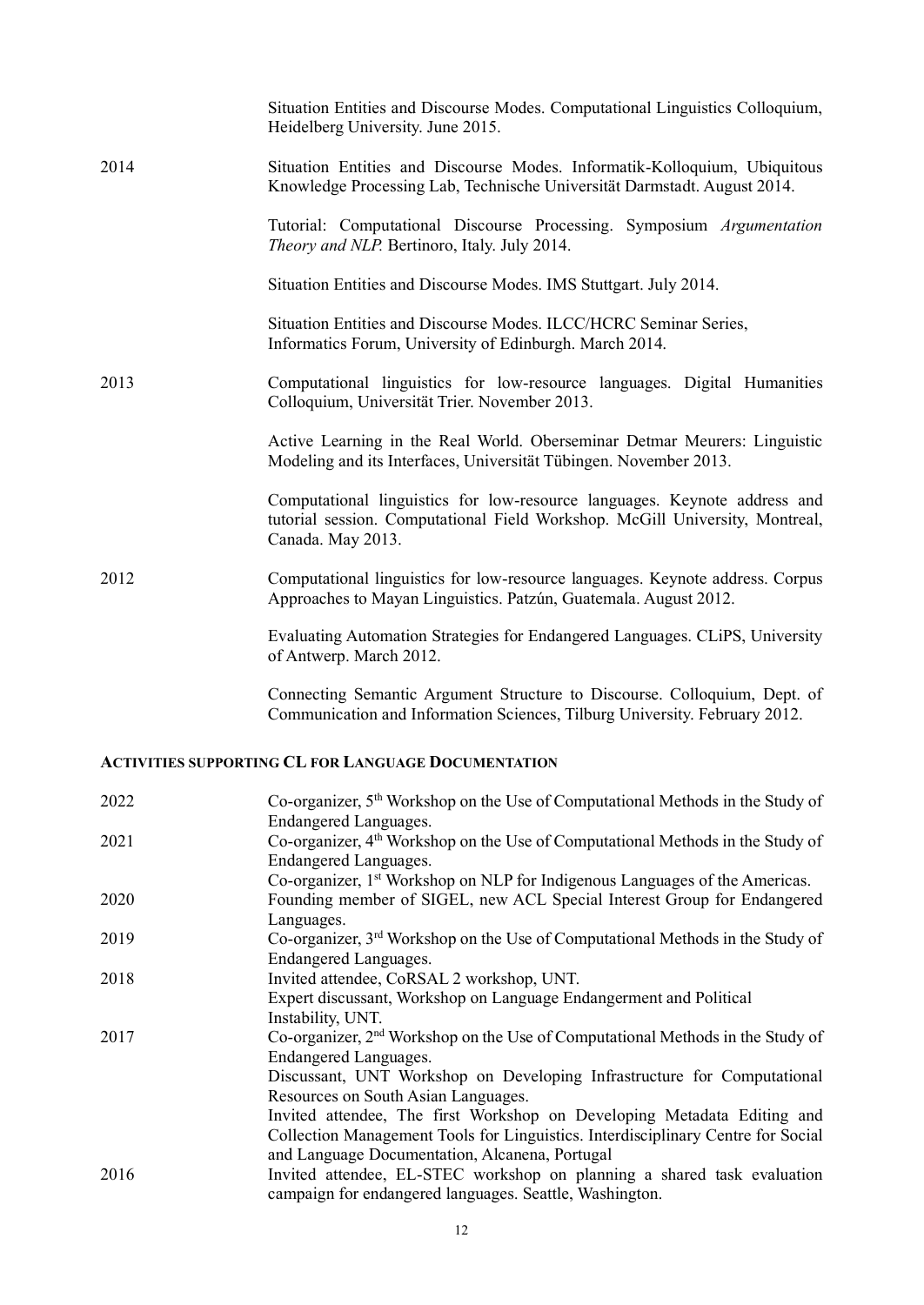| 2013          | Computational linguistics for low-resource languages. Keynote address and    |
|---------------|------------------------------------------------------------------------------|
|               | tutorial session. Computational Field Workshop. McGill University, Montreal, |
|               | Canada.                                                                      |
| 2012          | Computational linguistics for low-resource languages. Keynote address.       |
|               | Corpus Approaches to Mayan Linguistics. Patzún, Guatemala.                   |
| 2009          | Connecting language documentation and natural language processing.           |
|               | LSA symposium on Computational Linguistics in the Service of                 |
|               | Linguistic Analysis. San Francisco, California. (With Jason Baldridge.)      |
| $2006 - 2009$ | Invited working group participation: Cyberling 2009, Toward Interoperability |
|               | of Language Resources (TILR), EMELD Workshop on Digital Language             |
|               | Documentation: 'Tools and Standards: State of the Art', Digital Tools Summit |
|               | <i>in Linguistics (DTLS).</i>                                                |
|               |                                                                              |

### **PROFESSIONAL SERVICE**

| <b>Editorial</b> boards | Linguistic Issues in Language Technology (LiLT, 2015-),<br>Language Resources and Evaluation (2016-2020)                                                                                                                                                                                                                                                                                                                                                                                   |  |
|-------------------------|--------------------------------------------------------------------------------------------------------------------------------------------------------------------------------------------------------------------------------------------------------------------------------------------------------------------------------------------------------------------------------------------------------------------------------------------------------------------------------------------|--|
| Advisory boards         | LINGUIST LIST advisory panel (2017-)                                                                                                                                                                                                                                                                                                                                                                                                                                                       |  |
| Prof. leadership        | Organizing committee SEMEVAL (2019-2022); 2021 ACL-IJCNLP Diversity &<br>Inclusion Committee; 2019 ACL tutorials co-chair; ACL sponsorship co-chair for<br>the Americas (2017-2019); member of Linguistic Society of America Committee<br>on Scientific Communication in Linguistics; Area chair for EACL 2021, COLING<br>2018, COLING 2016; Senior area chair for ACL 2022.                                                                                                               |  |
| Journal reviewing       | Computational Linguistics, Language Resources and Evaluation, Linguistic Issues<br>in Language Technology (LiLT), Artificial Intelligence, Artificial Intelligence in<br>Education, Discourse and Dialogue, Language Documentation & Conservation,<br>ACM Transactions on Internet Technology, Philippine Social Sciences Review.                                                                                                                                                          |  |
| Conference reviewing    | LSA, ACL, EMNLP, CoNLL, NAACL, COLING, EACL, LREC, SCiL, Konvens,<br>IWCS, ComputEL, GSCL, AAAI, NLA4DB, ArgMining, LAW, BEA, Events,<br>ESSLLI SRW, ACL-SRW, SALSA.                                                                                                                                                                                                                                                                                                                       |  |
| Funding review          | NEH Digital Humanities Advancement Grants review panel, 2017;<br>NSF Documenting Endangered Languages program, 2011-2017;<br>NSF CISE Directorate, 2018                                                                                                                                                                                                                                                                                                                                    |  |
| Local committees        | Local scholarship committee, UdS Erasmus Master's program; Selection<br>committee, UdS Language and Speech Technology Master's program; UdS<br>FEAST talk series.                                                                                                                                                                                                                                                                                                                          |  |
| Other                   | Erasmus Coordinator, Institute for Computational Linguistics (HU)                                                                                                                                                                                                                                                                                                                                                                                                                          |  |
| Conference              |                                                                                                                                                                                                                                                                                                                                                                                                                                                                                            |  |
| organization            | ComputEL workshop series (Workshop on Computational Methods for<br>Endangered Languages), AmericasNLP (Workshop on NLP for Indigenous<br>Languages of the Americas), SFB-732 2015 Area D Workshop (Linguistically-<br>aware models of distributional semantics in computational linguistics), TLSX<br>2006 (Computational Linguistics for Less-Studied Languages), 4 <sup>th</sup> Workshop on<br>Discourse Structure (2006), TLS8 2004 (Issues at the Semantics-Pragmatics<br>Interface). |  |

## **FELLOWSHIPS AND AWARDS**

| 2019       | Selected as UNT DC Fellow                             |
|------------|-------------------------------------------------------|
| 2017, 2018 | UNT College of Information Supplemental travel awards |